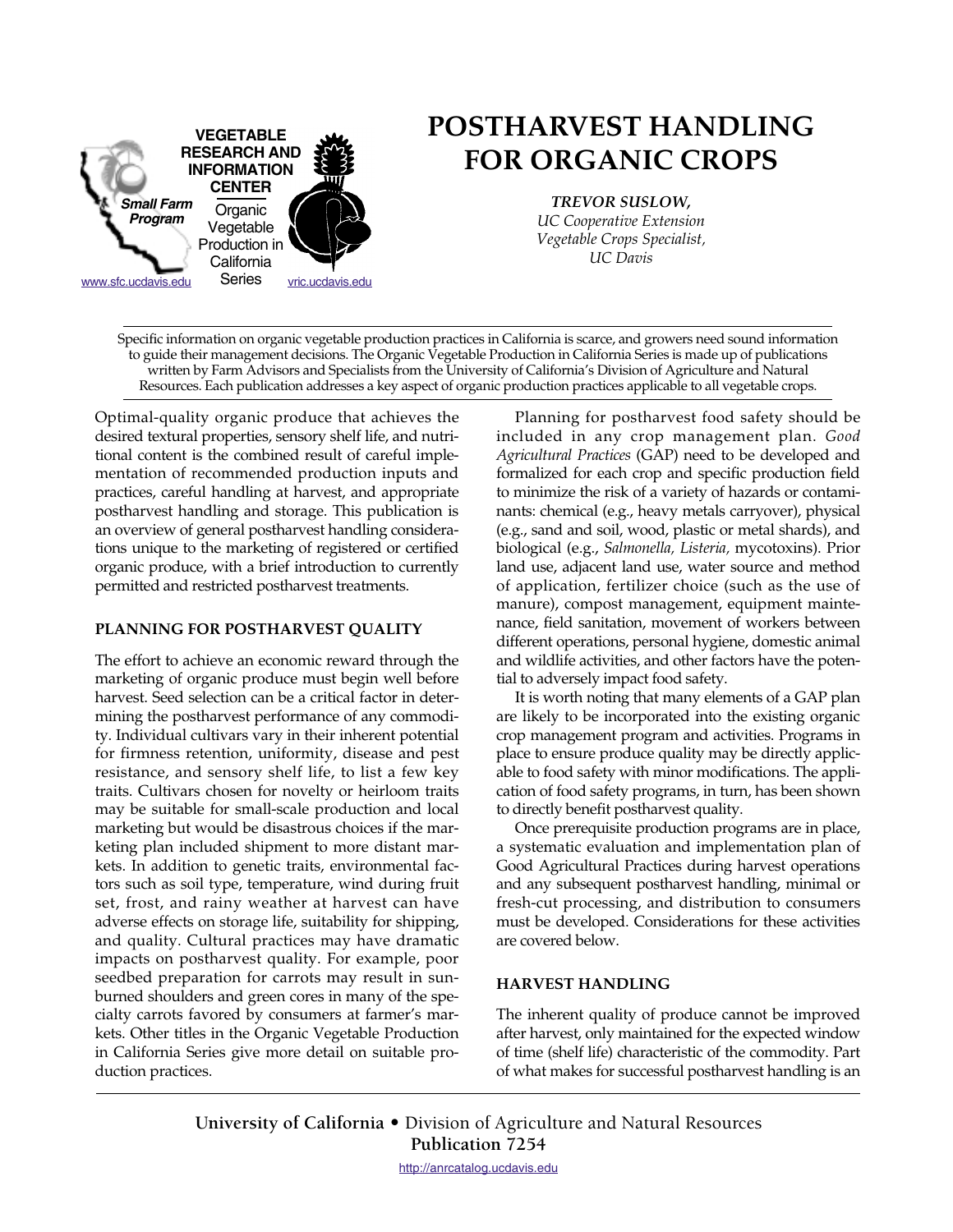accurate knowledge of what this window of opportunity is under your specific conditions of production, season, method of handling, and distance to market. Under organic production, growers harvest and market their produce at or near peak ripeness more commonly than in many conventional systems. However, organic production often includes more specialty varieties whose shelf lives and shipping traits are reduced or even inherently poor. As a general approach, the following practices can help you maintain quality:

- 1. Harvest during the coolest time of day to maintain low product respiration.
- 2. Avoid unnecessary wounding, bruising, crushing, or damage from humans, equipment, or harvest containers.
- 3. Shade the harvested product in the field to keep it cool. By covering harvest bins or totes with a reflective pad, you greatly reduce heat gain from the sun, water loss, and premature senescence.
- 4. If possible, move the harvested product into a cold storage facility or postharvest cooling treatment as soon as possible. For some commodities, such as berries, tender greens, and leafy herbs, one hour in the sun is too long.
- 5. Do not compromise high quality product by mingling it with damaged, decayed, or decay-prone product in a bulk or packed unit.
- 6. Only use cleaned and, as necessary, sanitized packing or transport containers.

These operating principles are important in all operations but carry special importance for many organic producers who have less access to postharvest cooling facilities.

#### **POSTHARVEST STORAGE**

Temperature is the single most important tool for maintaining postharvest quality. For products that are not field-cured or exceptionally durable, the removal of field heat as rapidly as possible is highly desirable. Harvesting cuts a vegetable off from its source of water, but it is still alive and will lose water, and therefore turgor, through respiration. Field heat can accelerate the rate of respiration and with it the rate of quality loss. Proper cooling protects quality and extends both the sensory (taste) and nutritional shelf life of produce. The capacity to cool and store produce gives the grower greater market flexibility. Growers have a tendency to underestimate the refrigeration capacity needed for peak cooling demand. It is often critical that fresh produce rapidly reach the optimal pulp temperature for short-term storage or shipping if it is to maintain its

highest visual quality, flavor, texture, and nutritional content. The five most common cooling methods are described below.

- *Room cooling* an insulated room or mobile container equipped with refrigeration units. Room cooling is slower than other methods. Depending on the commodity, packing unit, and stacking arrangement, the product may cool too slowly to prevent water loss, premature ripening, or decay.
- *Forced-air cooling* fans used in conjunction with a cooling room to pull cool air through packages of produce. Although the cooling rate depends on the air temperature and the rate of airflow, this method is usually 75 to 90% faster than simple room cooling. Design considerations for a variety of small- and large-scale units are available in *Commercial Cooling of Fruit, Vegetables, and Flowers* (ANR Publication 21567).
- *Hydrocooling* showering produce with chilled water to remove heat, and possibly to clean produce at the same time. The use of a disinfectant in the water is essential, and some of the currently permitted products are discussed later in this publication. Hydrocooling is not appropriate for all produce. Waterproof containers or water-resistant waxedcorrugated cartons are required. Currently waxed corrugated cartons have limited recycling or secondary use outlets, and reusable, collapsible plastic containers are gaining popularity. A list of vegetables that are suitable for hydrocooling is available in *Postharvest Technology of Horticultural Crops* (ANR Publication 3311) as well as in *Commercial Cooling of Fruit, Vegetables, and Flowers.*
- *Top or liquid icing* an effective method to cool tolerant commodities, and equally adaptable to small- or large-scale operations. Ice-tolerant vegetables are listed in Postharvest Technology of Horticultural Crops and in Commercial Cooling of Fruit, Vegetables, and Flowers. It is essential that you ensure that the ice is free of chemical, physical, and biological hazards.
- *Vacuum cooling* uses a vacuum chamber to cause the water within the plant to evaporate, removing heat from the tissues. This system works well for leafy crops that have a high surface-to-volume ratio, such as lettuce, spinach, and celery. The operator may spray water onto the produce before placing it into the vacuum chamber. As with hydrocooling, proper water disinfection is essential (see Sanitation and Water Disinfection). The high cost of the vacuum chamber system restricts its use to larger operations.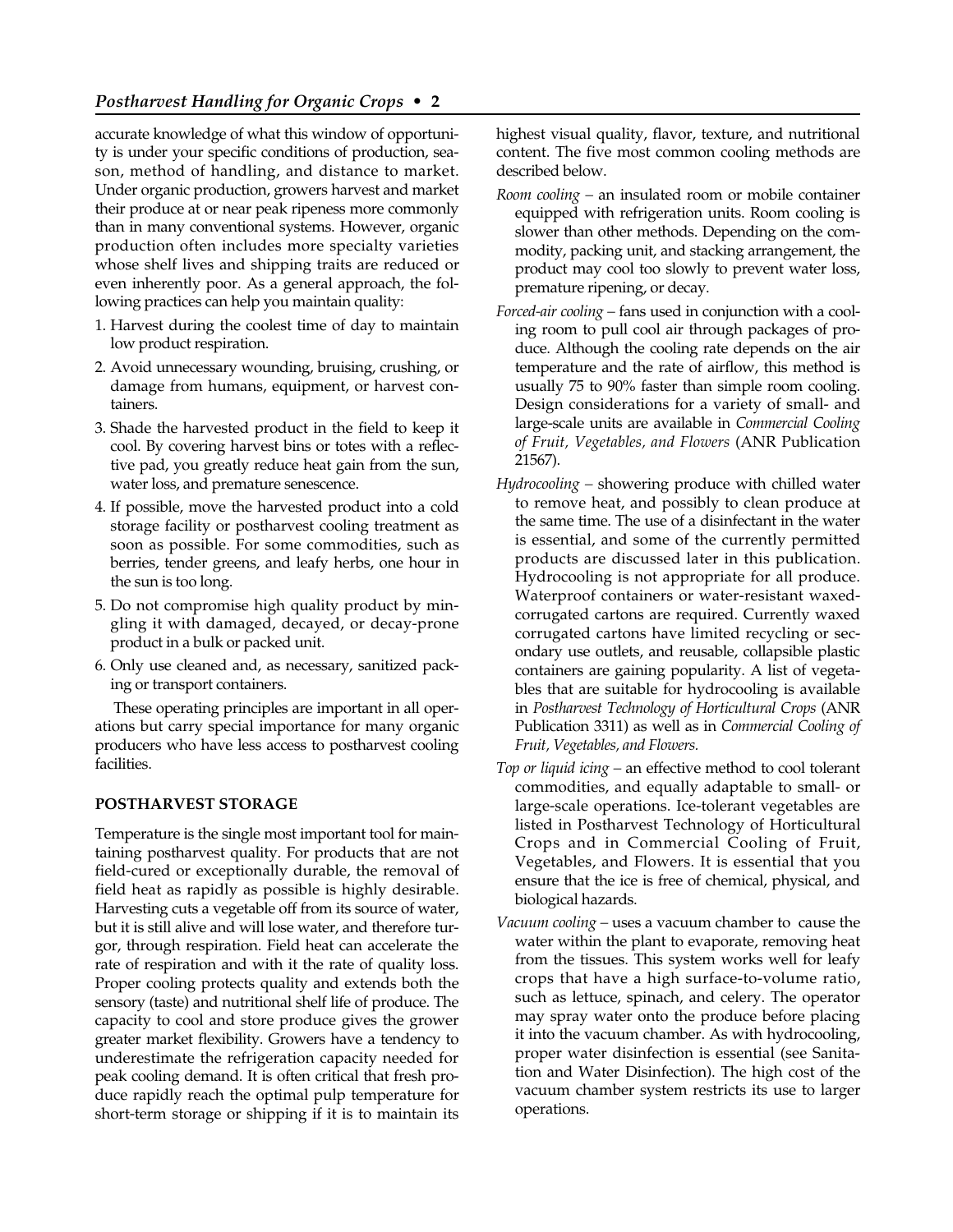The considerations for and selection of appropriate cooling methods and appropriate storage temperature and humidity conditions for a large diversity of vegetables are discussed in the two ANR publications mentioned above. In large cooling operations that handle both conventional and organic commodities, it is common to hydrocool (or water-spray vacuum-cool) organic produce at the beginning of daily operation, after a full cleaning of the facility and a complete water exchange. This practice is intended to prevent carryover or cross-contamination of organic produce with synthetic pesticide or other prohibited residues. This will generally require at least overnight short-term storage of the produce. The injection of ozone into the cooling water stream has been shown to reduce substantially the pesticide residues that may remain in the water after it is used to cool non-organic produce.

Other postharvest issues that involve combined steps of unloading commodities from harvest bins, washing, and precooling must also be evaluated for adherence to organic standards. Some operators use flotation as a way to reduce damage at the point of grading and packing. Entire bins are submerged in a tank of water treated with a chemical flotation aid that allows the picked product to be gently removed and separated from the container. Lignin sulfonates are allowed in certified organic handling as flotation aids for water-based unloading of field bins or other density separation applications.

# **SANITATION AND WATER DISINFECTION**

Preventive food safety programs, sanitation of equipment and food contact surfaces, and water disinfection should be integrated into every facet of postharvest handling. Food safety and decay/spoilage control are concerns for produce handlers at all scales of production. *Escherichia coli* (*E. coli*) O157:H7, *Salmonella, Shigella, Listeria, Cryptosporidium,* Hepatitis, and *Cyclospora* are among the diseases and disease-causing organisms that have been associated with fresh fruits and vegetables. Several cases of foodborne illness have been traced to poor or unsanitary postharvest practices, especially to nonpotable cooling water and ice.

For organic handlers, the nature and prior use of cooling water is a special consideration. Postharvest water cannot at any time contain prohibited substances in dissolved form. Responsibility for this applies to the organic producer, handler, processor, and retailer. Even incidental contamination from a prohibited material would keep the product from being certified organic. Organic producers, packers, and handlers are required to keep accurate, specific records of postharvest wash or rinse treatments, identified by brand name and source. For a more complete discussion of water disinfection, see *Postharvest Chlorination* (ANR Publication 8003).

Briefly, the proper use of a disinfectant in postharvest wash and cooling water can help prevent both postharvest diseases and foodborne illnesses. Because most municipal water supplies are chlorinated and the vital role of water disinfection is well recognized, organic growers, shippers, and processors may use chlorine within specified limits. All forms of chlorine (e.g., liquid sodium hypochlorite, granular calcium hypochlorite, and chlorine dioxide) are restricted materials as defined by existing organic standards. The application must conform with Maximum Residual Disinfectant Limit under the Safe Drinking Water Act, currently 4 mg/L (4 ppm) expressed as  $Cl<sub>2</sub>$ . The California Certified Organic Farmers (CCOF) regulations have permitted this threshold of 4 ppm residual chlorine, measured downstream of the product wash (due to food safety concerns, CCOF has recently modified this threshold to permit 10 ppm residual chlorine measured downstream of the wash step). Growers certified by other agencies should check with their certifying agent.

As a general practice, field soil on product, bins, totes, and pallets should be kept to a minimum by prewashing the produce before loading it. This will significantly reduce the demand for disinfectant in the water and lower the total required volume of antimicrobial agents. Prewashing also removes plant exudates released from harvest cuts or wounds, which can react rapidly with oxidizers such as hypochlorite and ozone, and so requires higher rates of the chemical to maintain the target 4 to 10 ppm downstream activity.

For both organic and conventional operations, liquid sodium hypochlorite is the most common form used. For optimum antimicrobial activity with a minimal concentration of applied hypochlorite, the pH of the water must be adjusted to between 6.5 and 7.5. At this pH range, most of the chlorine is in the form of hypochlorous acid (HOCl), which delivers the highest rate of microbial kill and minimizes the release of irritating and potentially hazardous chlorine gas  $(Cl<sub>2</sub>)$ . Chlorine gas will exceed safe levels if the water is too acidic. Products used for pH adjustment also must be from a natural source such as citric acid, sodium bicarbonate, or vinegar. Calcium hypochlorite, properly dissolved, may provide benefits of reduced sodium injury to sensitive crops (e.g., some apples varieties), and limited evidence points toward extended shelf life for tomatoes and bell peppers due to calcium uptake. Amounts of sodium hypochlorite to add to clear, clean water for disinfection are given in the table on the next page.

Ozone is an attractive option for water disinfection and other postharvest applications. Ozonation is a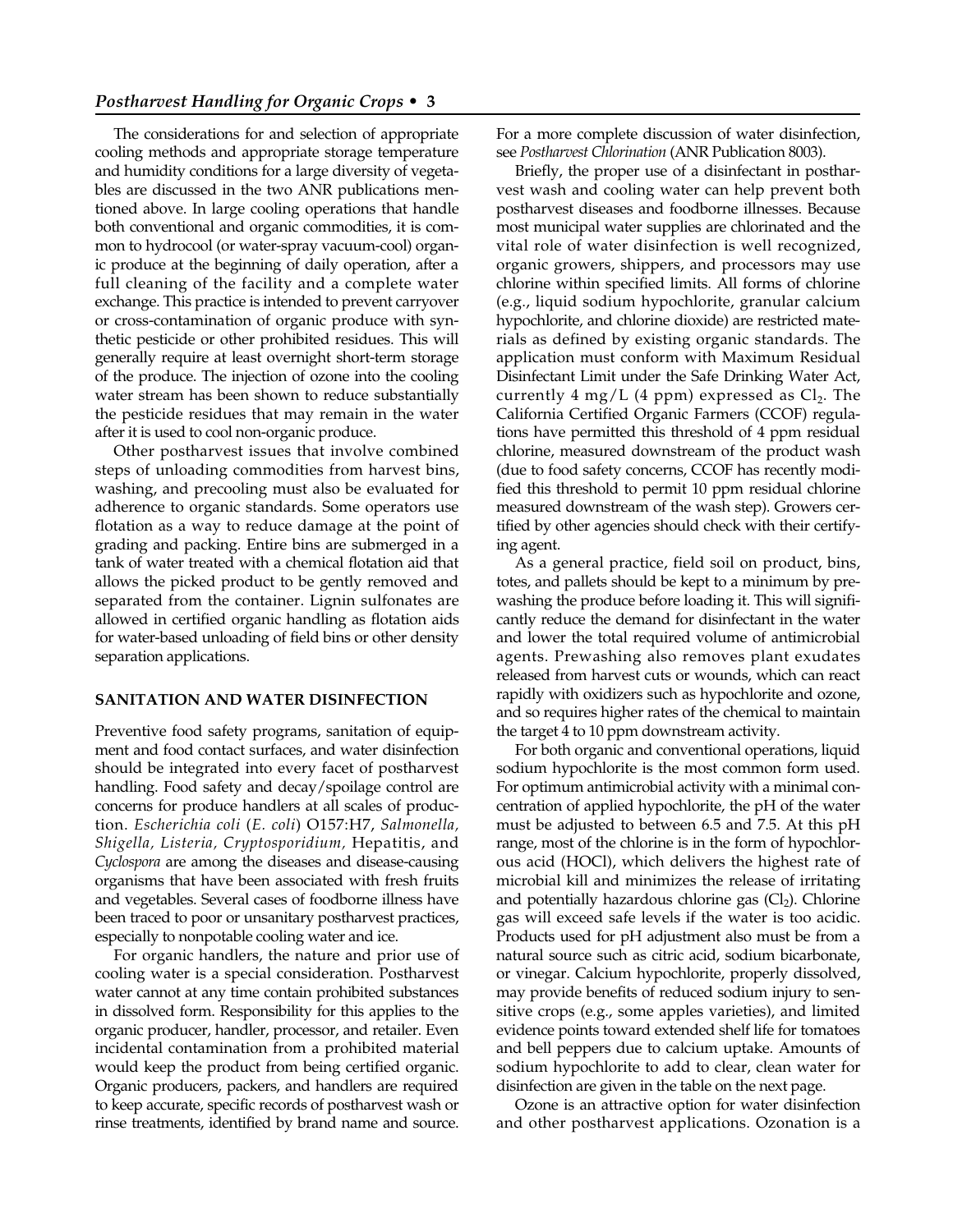| Concentration                    | <b>Upstream</b><br>target ppm | Fl. oz./5 gal. | Cups/50 gal. |
|----------------------------------|-------------------------------|----------------|--------------|
| Sodium hypochlorite (a.i. 5.25%) | 25                            | 0.28           | 0.25         |
|                                  | 50                            | 0.55           | 0.50         |
|                                  | 75                            | 0.80           | 0.75         |
|                                  | 100                           | 1.10           | 1.00         |
| Sodium hypochlorite (a.i.12.7%)  | 25                            | 0.06           | 0.05         |
|                                  | 50                            | 0.12           | 0.10         |
|                                  | 75                            | 0.17           | 0.15         |
|                                  | 100                           | 0.23           | 0.20         |

| Table. Quantities and concentrations of sodium hypochlorite needed to disinfect water for produce cooling, |  |  |
|------------------------------------------------------------------------------------------------------------|--|--|
| with a downstream target concentration not to exceed 10 ppm <sup>*</sup>                                   |  |  |

\* Organic certification standards permit a maximum of 10 ppm residual chlorine downstream of the product wash step. The specific crop, water source and quality, water pH, and other factors will influence the total upstream sodium hypochlorite needed to maintain this target level. A general starting point is 50 ppm for produce with low soil content or minimal tissue damage and cell leakage (such as from harvest cuts) following harvest. Some products, such as spring mix, may require higher initial upstream chlorination because the high amounts of organic compounds released from harvest wound sites tie up available hypochlorous acid. This is best determined in practice and on site with appropriate monitoring equipment or kits, which include titration methods in combination with oxidation-reduction potential (ORP) probes. Background information and sources of monitoring kits and equipment are available from the UC Postharvest Technology Research and Information Cente[r \(http://postharvest.ucdavis.edu\).](http://postharvest.ucdavis.edu) Higher levels of sodium hypochlorite or other chlorinated products are permissible for equipment surface and crate or tote cleaning, provided that treatment is followed by a thorough clean-water rinse (see Cleaners, Sanitizers, and Disinfectants).

powerful oxidizing treatment and is effective against chlorine-resistant decay microbes and foodborne pathogens, acting far more quickly than permissible concentrations of chlorine. This may be a distinct advantage for cooling or wash procedures with short contact times. Ozone oxidative reactions create far fewer disinfection by-products (e.g., trihalomethanes are a health and environmental concern) than chlorination. You may decide to use ozonation rather than chlorination in your organic postharvest operation despite capital and operating costs that are higher than for chlorine or other available methods.

Ozone must be generated on-site at the time of use and has a very low stability, as short as 20 minutes even in clear water. Clear water is essential for optimal performance, and adequate filtration of input or recirculating water is needed. Depending on scale and ozone generation output, complete-system costs start at about \$10,000. Small-scale units are available for a few thousand dollars and are suitable for limited water use and small-batch applications. For specifications and installation, consult an experienced ozone service provider.

Food-grade hydrogen peroxide (0.5 to 1%) and peroxyacetic acid are additional options. In general, peroxyacetic acid (PAA) has good efficacy in water dump tanks and water flume sanitation applications. PAA has very good performance, compared to chlorine and ozone, in removing and controlling microbial biofilms (tightly adhering slime) in dump tanks and flumes. At this time, one disadvantage is a higher cost per unit; another is that availability is restricted to large bulk units.

#### **CLEANERS, SANITIZERS, AND DISINFECTANTS**

A partial list of allowed cleaners, disinfectants, sanitizers, and postharvest aides follows.

- *Acetic acid* allowed as a cleanser or sanitizer. The vinegar used as an ingredient must be from an organic source.
- *Alcohol (ethyl)* allowed as a disinfectant. Alcohol must be from an organic source.
- *Alcohol (isopropyl)* may be used as a disinfectant under restricted conditions.
- *Ammonium sanitizers* quaternary ammonium salts are a general example in this category. Quaternary ammonium may be used on non-food-contact surfaces. Its use is prohibited on food contact surfaces, except for specific equipment where alternative sanitizers significantly increase equipment corrosion. Detergent cleaning and rinsing procedures must follow quaternary ammonium application. Monitoring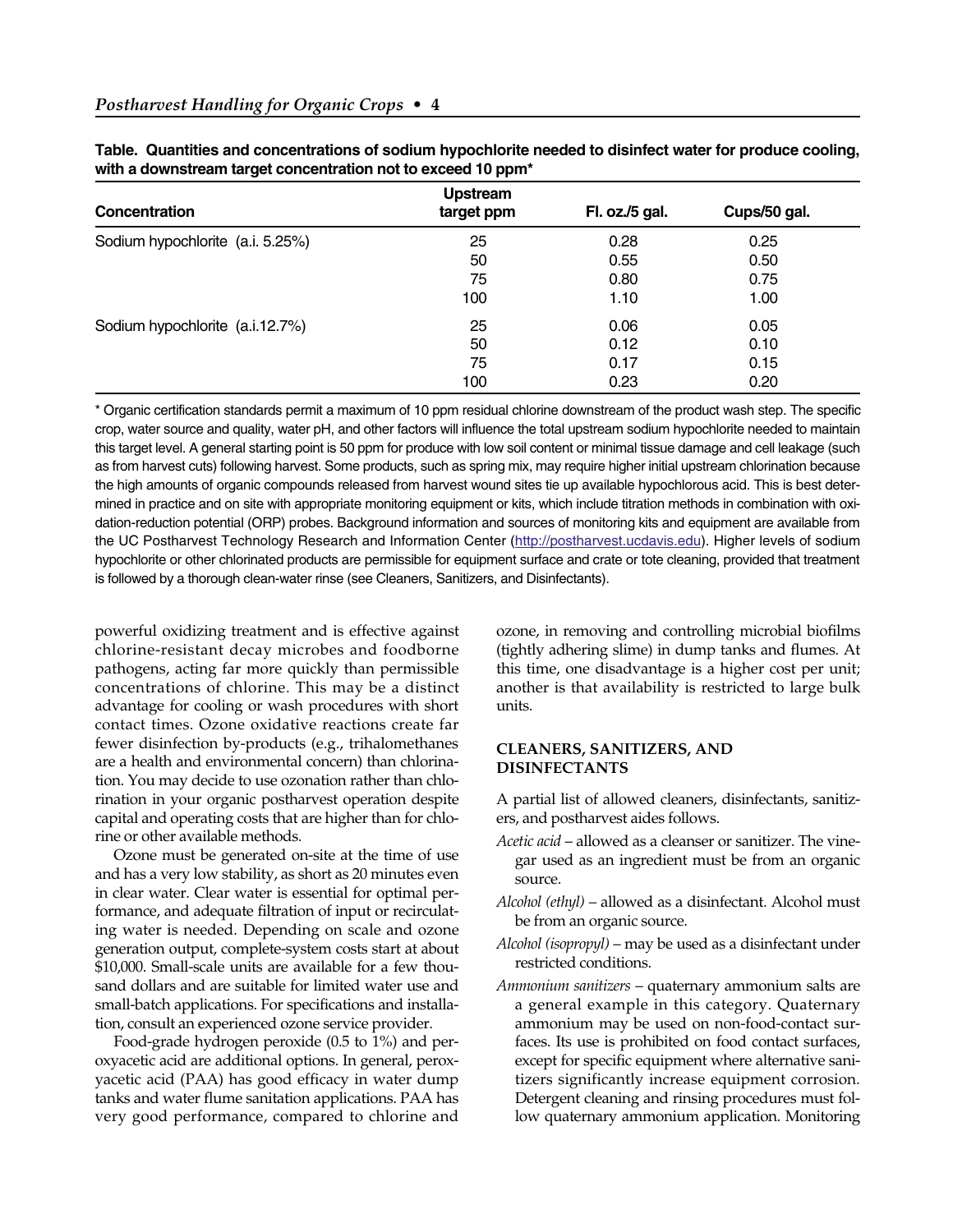must show no detectable residue prior to the start of organic packaging (e.g., fresh-cut salads).

- *Bleach* calcium hypochlorite, sodium hypochlorite, and chlorine dioxide allowed as sanitizers for water and food contact surfaces. In California, product (fresh produce) wash water treated with chlorine compounds as a disinfectant cannot exceed 10 ppm residual chlorine measured downstream of product contact.
- *Detergents* allowed as equipment cleaners. This category also includes surfactants and wetting agents. Products must be evaluated on a case-by-case basis.
- *Hydrogen peroxide* allowed as a water and surface disinfectant.
- *Ozone* considered *GRAS* (Generally Regarded As Safe) for produce and equipment disinfection. Exposure limits for worker safety apply.
- *Peroxyacetic acid* water disinfectant and fruit and vegetable surface disinfectant.

#### **OTHER POSTHARVEST TREATMENTS**

There are three additional postharvest treatments that may be used on produce:

- *Carbon dioxide* permitted for postharvest use in modified- and controlled-atmosphere storage and packaging. For crops that tolerate treatment with elevated  $CO<sub>2</sub>$  ( $\geq$ 15%), suppression of decay and control of insect pests can be achieved.
- *Fumigants* allowed if materials are naturally occurring forms (e.g., heat-vaporized acetic acid). Materials must be from a natural source.
- *Wax* must not contain any prohibited synthetic substances. Acceptable sources include carnuba or wood-extracted wax. Products that are coated with approved wax must be so indicated on the shipping container.

## **IMPORTANCE OF OPTIMAL STORAGE AND SHIPPING TEMPERATURES**

Although we stress rapid and adequate cooling as a primary method of postharvest handling, many vegetables are subtropical in origin and susceptible to chilling injury. Chilling injury occurs when sensitive crops are exposed to low temperatures that are above the freezing point. Damage often is induced by a very brief exposure, but may not become apparent for several days or until transfer to warmer display conditions. Some examples of sensitive crops are basil, tomato, eggplant, green beans, okra, and yellow crookneck squash. Different parts of some vegetables have distinct sensitivities. In eggplant, the cap or calyx is more sensitive and turns black before the fruit itself is affected. The effects of chilling injury are cumulative in some crops. Chilling injury may not be apparent until produce is removed from low-temperature storage. Depending on the duration and severity of chilling, chilling symptoms become evident in the following ways several hours or a few days after the produce is returned to warmer temperatures:

- pitting and localized water loss
- browning or other skin blemishes
- internal discoloration
- increased susceptibility to decay
- failure to ripen or uneven color development
- Loss of flavor, especially characteristic volatiles
- Development of off-flavors

Temperature management also plays a key role in limiting water loss in storage and transit. As the primary means of lowering respiration rates of fruits and vegetables, temperature has an important relationship to relative humidity and thus directly affects the product's rate of water loss. The relative humidity of the ambient air conditions in relation to the relative humidity of the crop (essentially 100%) directly influences the rate of water loss from produce at any point in the marketing chain. Water loss may result in wilting, shriveling, softening, browning, stem separation, or other defects.

Transport to and display at roadside stands or farmer's markets often result in extended periods of exposure of sensitive produce to direct sun, warm (or even high) temperatures, and low relative humidity. Rapid water loss under these conditions can result in limp, flaccid greens and a loss of appealing natural sheen or gloss in fruits and vegetables. By providing postharvest cooling before and during transport and a shading structure during display, you can minimize rapid water loss at these market outlets.

Approved fruit and vegetable waxes are effective tools for reducing water loss and enhancing produce appearance. The uniform application and coverage for waxes or oils using proper packing line brushes or rolling sponges is important. Plastic wraps or other food-grade polymer films retard water loss. Adequate oxygen exchange is necessary to prevent fermentative respiration and the development of ethanol and offodors or flavors. Wraps or bags must have small perforations or slits to prevent these conditions, especially when temperature management is not available. The exposure of bagged or tightly wrapped produce to direct sunlight will cause the product's internal temperature to rise rapidly. Water loss will result and, as cool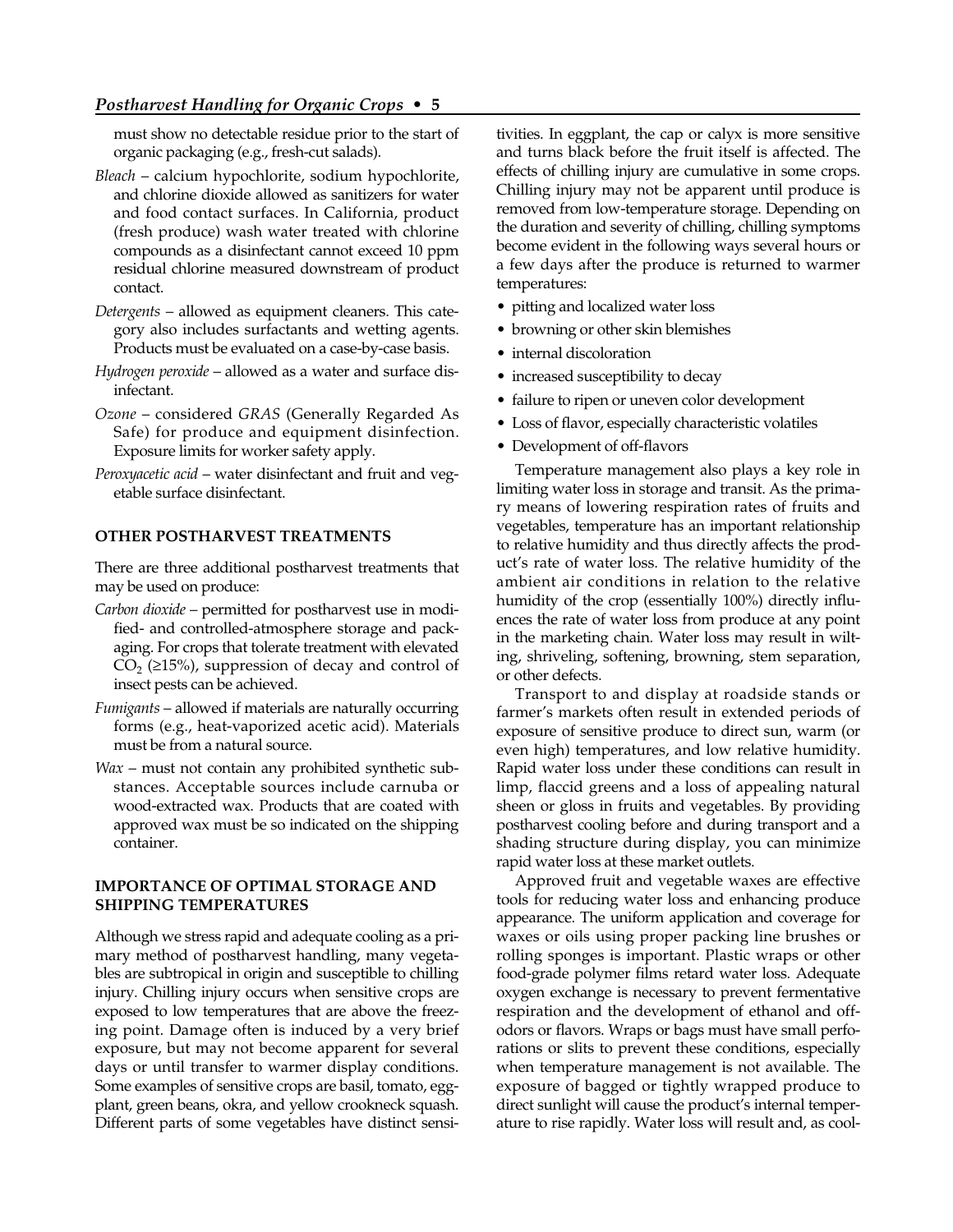ing follows, free water will condense, possibly leading to accelerated decay.

Specialized films that create *modified atmospheres* (MA) when sealed as a bag or pouch are available for many produce items that have well-characterized tolerances for low oxygen and elevated carbon dioxide. Not all commodities benefit from MA.

Packing design and packaging can also be designed to minimize water loss. To minimize condensation inside the bag and reduce the risk of microbial growth, the bags may be vented, microperforated, or made of material permeable to water vapor. Barriers to water loss may also function as barriers to cooling, and packing systems should be carefully selected for the specific application with this in mind. Packaging materials, storage or transport containers, or bins that contain synthetic fungicides, preservatives, or fumigants (or any bag or container that has previously been in contact with any prohibited substance) are not allowed for organic postharvest handling. In small-scale handling, the reuse of corrugated containers from conventional produce is strongly discouraged by organic certifying organizations. Reuse of hard-to-clean containers that held conventional produce may even be prohibited by specific organic registration or certifying authorities.

During transportation and storage, relative humidity (more properly, *vapor pressure deficit*) is critical, even at a low temperature. For a more complete discussion of optimal relative humidity for fruits and vegetables and the principles for prevention of water loss see *Commercial Cooling of Fruit, Vegetables, and Flowers* (ANR Publication 21567).

#### **ETHYLENE**

The management of ethylene may be another postharvest consideration for quality maintenance during storage and transportation. Ethylene is a natural hormone produced by plants and is involved in many natural functions during development, including ripening. Ethylene treatments may be applied for degreening or to accelerate ripening events in fruits harvested at a mature but unripe developmental stage. For a detailed discussion of the role of ethylene in ripening and postharvest management, see *Postharvest Technology of Horticultural Crops* (ANR Publication 3311).

In organic handling, ethylene gas produced by catalytic generators is prohibited for all products except bananas. As the majority of ethylene-responsive organic produce is harvested nearly or fully ripe, this restriction does not currently constitute a significant barrier.

In contrast to its role in ripening, ethylene from plant sources or environmental sources (e.g., combustion of propane in lift trucks) can be very damaging to sensitive commodities. In brief, ethylene producers should not be stored with fruits or vegetables that are sensitive to it. External ethylene will stimulate loss of quality, reduce shelf life, increase disease, and induce specific symptoms of ethylene injury, such as the following:

- russet spotting of lettuce
- yellowing or loss of green color (for example, in cucumber, broccoli, kale, spinach)
- increased toughness in turnips and asparagus spears
- bitterness in carrots and parsnips
- yellowing and abscission (dropping) of leaves in Brassicas
- softening, pitting, and development of off-flavor in peppers, summer squash, and watermelons
- browning and discoloration in eggplant pulp and seed
- discoloration and off-flavor in sweet potatoes
- increased ripening and softening of mature green tomatoes

Besides providing adequate venting or fresh air exchange, you can use ethylene adsorption or conversion systems that are designed to prevent damaging levels (as low as 0.1 ppm for some items) from accumulating in storage and during transportation. Potassium permanganate  $(KMnO<sub>4</sub>)$  air filtration systems or adsorbers are allowed for postharvest handling, provided that strict separation from product contact is ensured. Other air filtration systems available for ethylene removal in cold rooms are based on glass-rods treated with a titanium dioxide catalyst and ultraviolet light inactivation. In addition, ultraviolet light–ozone-based systems of ethylene elimination are commercially available.

#### **SPECIAL ISSUES**

Although irradiation technologies are strongly disfavored by much of the organic food industry, X-ray irradiation is allowed for metal detection in packing. Metal detection is a common practice in many minimally processed and packaged organic vegetables and salad mixes.

The use of incompletely composted animal manure in organic production is prohibited due to postharvest food safety concerns. Organic standards specify a waiting period of from 60 to 120 days, depending on certifying agency and crop, between the date the composted animal manure is applied to the soil and the date a crop intended for human consumption is planted. The California Certified Organic Farmers organization (CCOF) requires that all animal manure used for soil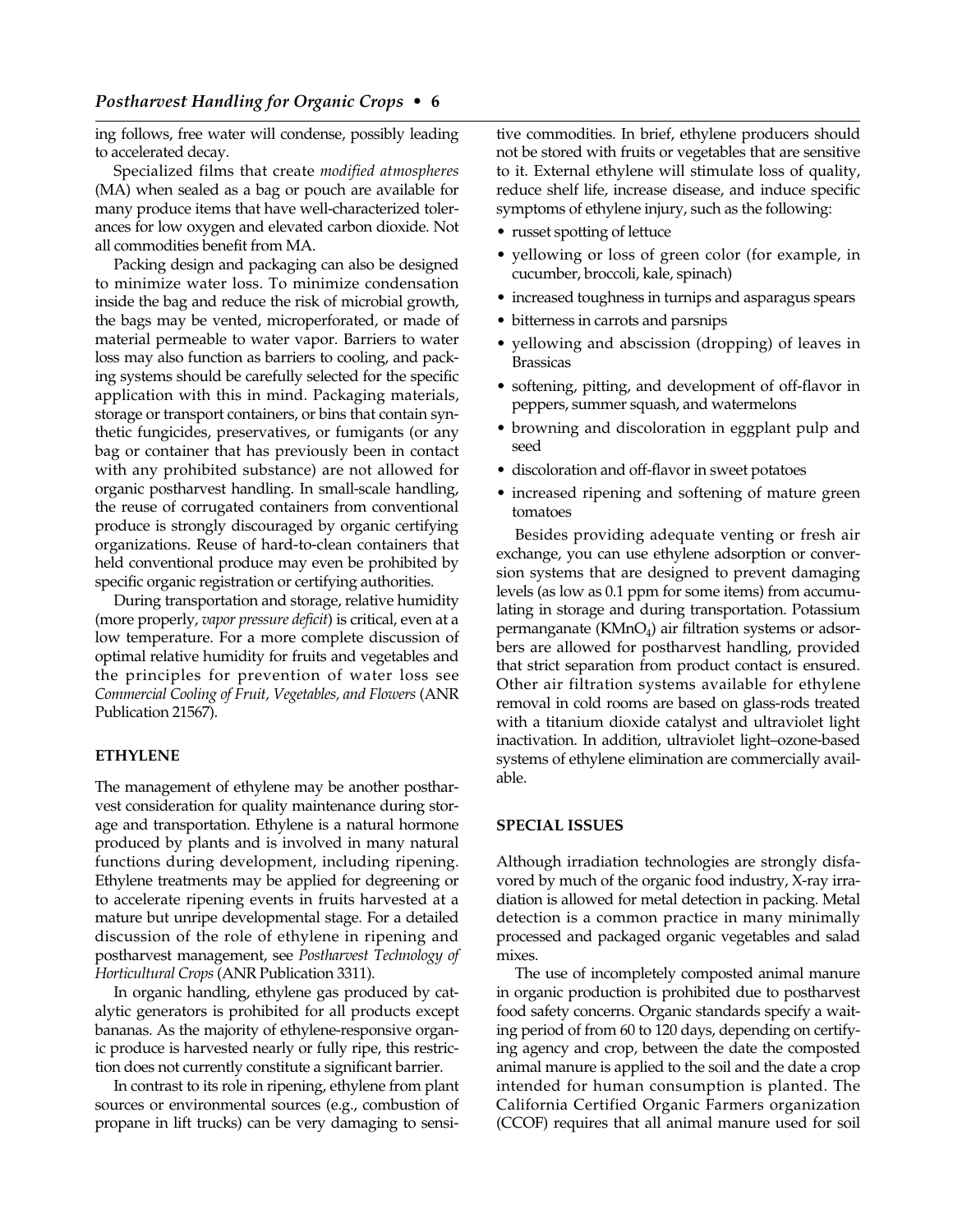# *Postharvest Handling for Organic Crops* **• 7**

amendment be composted or treated according to current standards for Class A level pathogen reduction, as specified by the U.S. Environmental Protection Agency (EPA). Documentation of the compost process conditions for each batch is an essential part of the required record keeping that ensures compliance with preventive food safety programs. In addition, composting reduces the potential for inhibition of plant growth that is often associated with the use of raw manure. Properly composted manure can be applied directly to growing vegetable crops with little concern. However, although composting can degrade many if not most organic contaminants (i.e., pesticides), it cannot eliminate heavy metals. The composting process concentrates heavy metals that are a concern with sewage sludge (biosolids), a composted product occasionally used in production that can impact postharvest safety. Biosolids are prohibited from use by many organic certification organizations, including the CCOF.

Shippers must be aware of special requirements for transporting organic product whether by highway truck, air carrier, or containerized marine and intermodal shipping. Mixed-load shipment of organic and conventional product is permitted if "Organic" labeling is prominently and clearly displayed. In addition, there must be no risk that organic commodities will be contaminated by or come into direct contact with conventional product. Typically, carriers of bulk, raw organic product must maintain complete records of clean-out dates and products. Procedures for transport carrier cleaning or other treatments must include steps to prevent contamination from cleaners or fumigants, ripening agents, pest control agents, diesel fumes, and vehicle maintenance products.

#### **OTHER PUBLICATIONS IN THIS SERIES**

- *Organic Certification, Farm Production Planning, and Marketing,* 
	- UC ANR Publication 7247

*Soil Management and Soil Quality for Organic Crops,* UC ANR Publication 7248

*Soil Fertility Management for Organic Crops,* UC ANR Publication 7249

*Weed Management for Organic Crops,* UC ANR Publication 7250

*Insect Pest Management for Organic Crops,* UC ANR Publication 7251

*Plant Disease Management for Organic Crops,* UC ANR Publication 7252